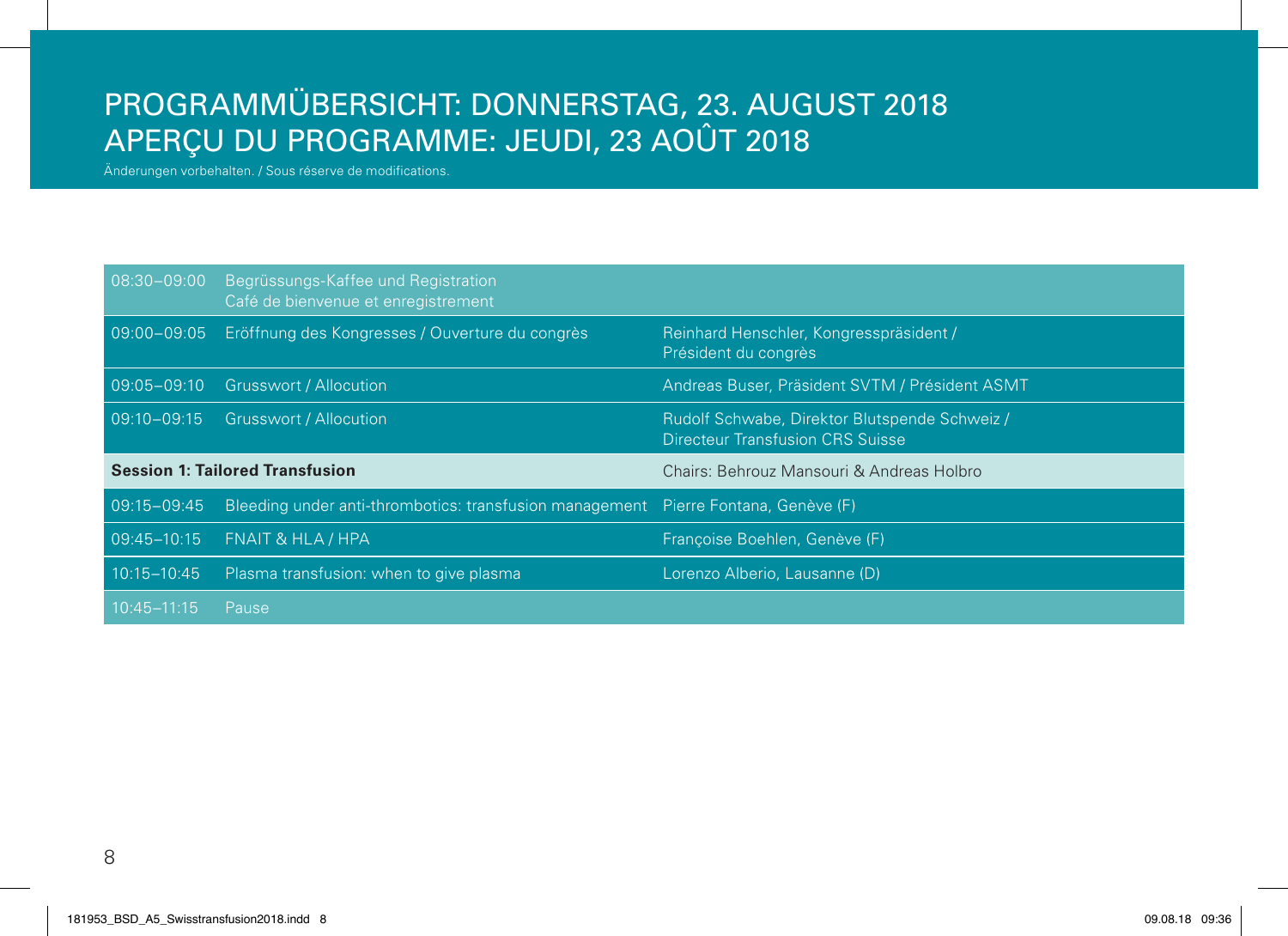| Session 2: Logistics and Digitalization in Hospital Transfusion<br><b>Management</b> |                                                                           | Chairs: Jutta Thierbach & Heidrun Andreu                           |  |
|--------------------------------------------------------------------------------------|---------------------------------------------------------------------------|--------------------------------------------------------------------|--|
| $11:15 - 11:45$                                                                      | <b>Online Blood Ordering System</b>                                       | Craig Wilkes, Birmingham (E)                                       |  |
| $11:45 - 12:15$                                                                      | Novel Challenges in Blood Depot Management and Bedsi-<br>de Transfusion   | Géraldine Lorimier, La Chaux-de-Fonds (F)                          |  |
| $12:15 - 12:45$                                                                      | Electronic supervision of the entire transfusion chain                    | Adrian Bachofner, Zürich (D)                                       |  |
| 12:45-14:00                                                                          | Mittag / Midi                                                             |                                                                    |  |
| <b>Session 3: Hot Topics</b>                                                         |                                                                           | Chairs: Reinhard Henschler & Andreas Buser                         |  |
| 14:00-14:20                                                                          | Genes, Genomics, Variations - Blueprints for Precision<br><b>Medicine</b> | Beat Frey, Zürich (E)                                              |  |
|                                                                                      |                                                                           |                                                                    |  |
| 14:20-14:50                                                                          | <b>Genetic Studies of Human Hematopoiesis</b>                             | Vijay Sankaran, Boston (E)                                         |  |
| 14:50-15:30                                                                          | Pheno- and Genotype in Blood Group Variants - 2 Sides of<br>the same Coin | Erwin A. Scharberg, Baden-Baden &<br>Christoph Gassner, Zürich (D) |  |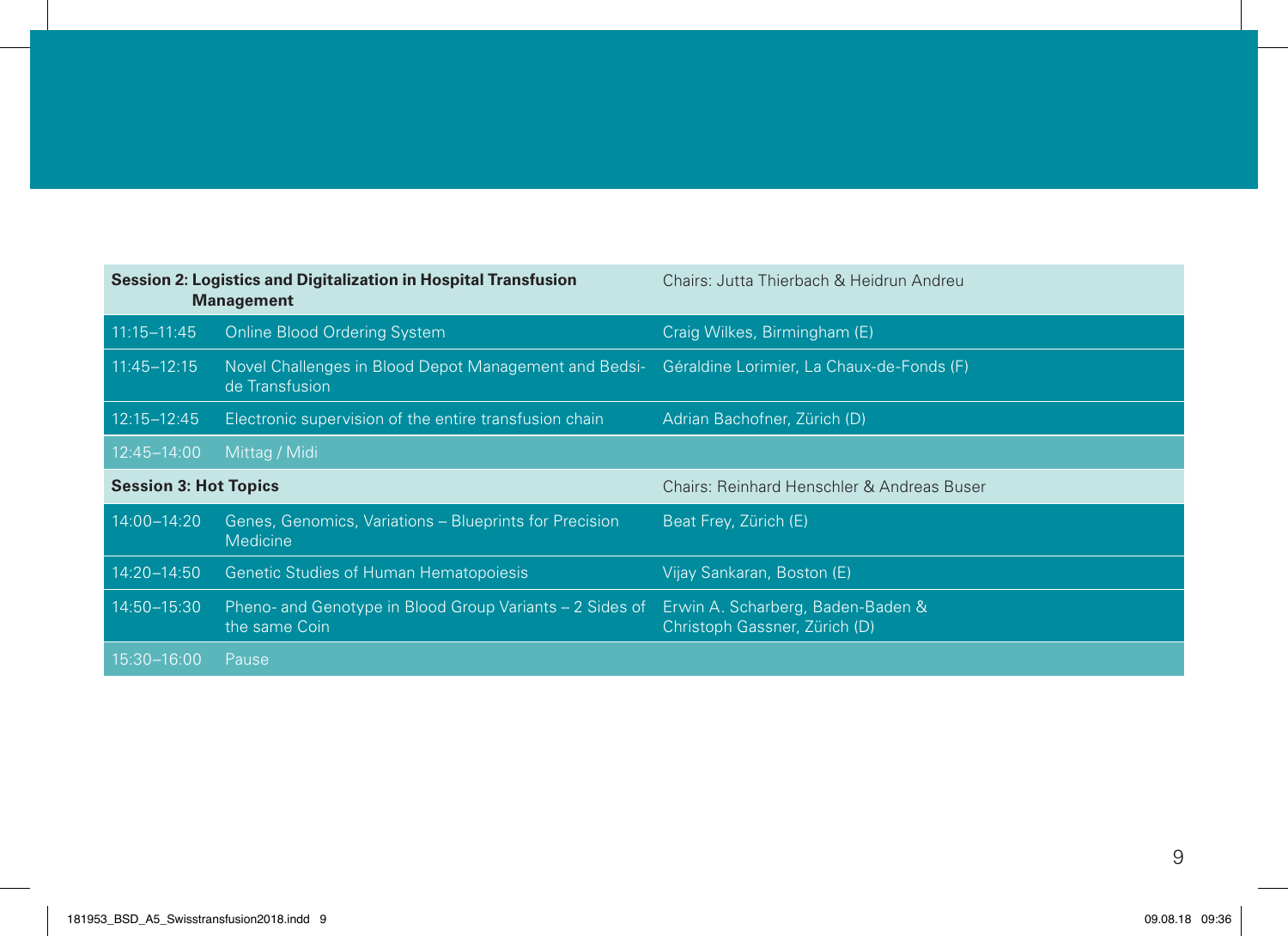## PROGRAMMÜBERSICHT: DONNERSTAG, 23. AUGUST 2018 APERÇU DU PROGRAMME: JEUDI, 23 AOÛT 2018

Änderungen vorbehalten. / Sous réserve de modifications.

## **Session 4: Posterwalk**

| Chairs: Giorgia Canellini (1-8) |                                                                                                                                                                                                                           | Chairs: Jörg Sigle (9–16) |                                                                                                                                                                                                                                                         |
|---------------------------------|---------------------------------------------------------------------------------------------------------------------------------------------------------------------------------------------------------------------------|---------------------------|---------------------------------------------------------------------------------------------------------------------------------------------------------------------------------------------------------------------------------------------------------|
| 16:00-16:07                     | 1 Flow cytometric discrimination of different ABO<br>phenotypes<br>E. Meyer, Y.-S. Song, St. Glaus, Ch. Engström, B. Frey;<br>Schlieren, Switzerland                                                                      | 16:00-16:07               | 9 Comparison study of the newly launched Roche<br><b>Elecsys infectious disease parameters on Cobas</b><br>E 801 in blood donor screening<br>C. Tinguely, M. Hotz, C. Niederhauser; Berne,<br>Switzerland                                               |
| 16:08-16:15                     | 2 Novel recombinant CD38 Enables Detection Of<br><b>Irregular Antibodies In Anti-CD38 Containing</b><br><b>Plasma</b><br>M. Binda, V. Favaloro, N. Piel, J. D. Berry, P. Schwind;<br>Dudingen, Switzerland                | 16:08-16:15               | <b>10 Systematic Surveillance of Platelet Concentrate</b><br><b>Transfusions in Oncology and Trauma / Sepsis</b><br><b>Patients: An Update</b><br>N. Heim, S. Heer, R. Seidlitz, P. Lasermann,<br>H. Spaar, R. Henschler; Chur, Switzerland             |
| 16:16-16:23                     | 3 A rapid and reliable new member for the immuno-<br>hematology toolbox - the MDmulticard®<br>Y.-S. Song, G. Rizzi, A. Zorbas, A. Caesar, P. Schwind,<br>Ch. Gassner, Ch. Engström, B. M. Frey; Schlieren,<br>Switzerland | $16:16 - 16:23$           | 11 Acute warm autoimmune hemolytic anemia<br>caused by autoanti-D<br>Y.-S. Song, A. Zorbas, D. Siciliano, Ch. Gassner,<br>B. M. Frey, Ch. Engström; Schlieren, Switzerland                                                                              |
| 16:24-16:31                     | 4 Recruitment of blood donors of non-Caucasian<br>ethnicity<br>T. Rüfli, V. Pehlic, N. Borer, S. Rexhepi, A. Holbro,<br>A. Buser, L. Infanti; Basel, Switzerland                                                          | 16:24-16:31               | 12 Pure red cell aplasia after hematopoietic<br>stem cell transplantation across a major ABO<br>mismatch<br>D. Eissa, J. Passweg, A. Holbro, A. Bachofner,<br>M. Ecsedi, S. Gerull, J. Halter, A. Plattner, A. Buser,<br>L. Infanti; Basel, Switzerland |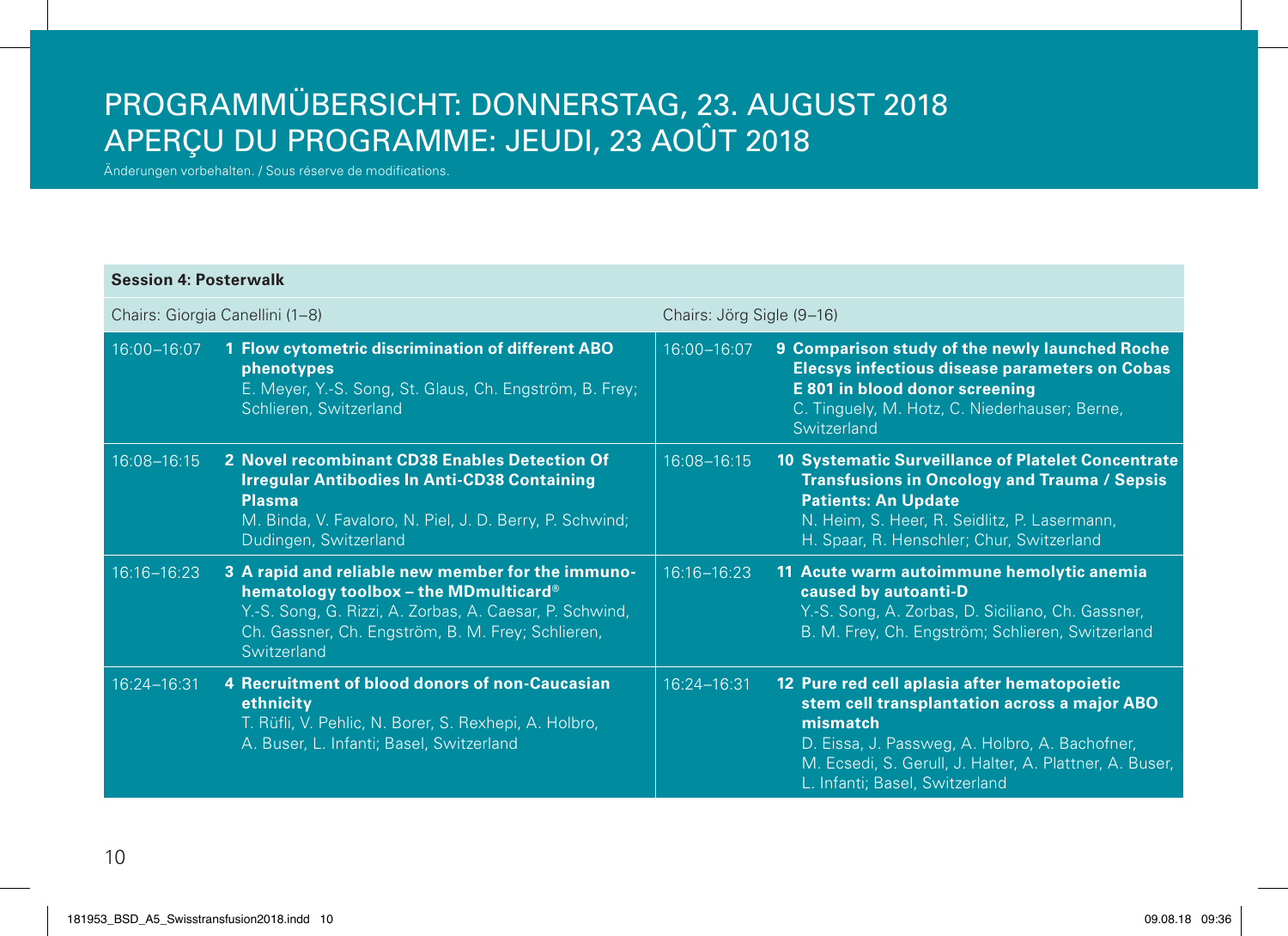| 16:32-16:39 | 5 Effect of Mirasol treatment on phenotype,<br>metabolic and aggregation functions of platelet<br>concentrates<br>M. Abonnenc, D. Crettaz, G. Sonego, M. Prudent;<br>Epalinges, Switzerland                      | 16:32-16:39     | 13 Reactive iron species in subjects with asym-<br>ptomatic randomized study of bloodletting<br>treatment<br>L. Infanti, V. Pehlic, A. Plattner, A. Holbro, A. Buser;<br>Basel, Switzerland                                                                         |
|-------------|------------------------------------------------------------------------------------------------------------------------------------------------------------------------------------------------------------------|-----------------|---------------------------------------------------------------------------------------------------------------------------------------------------------------------------------------------------------------------------------------------------------------------|
| 16:39-16:46 | 6 Performance evaluation of a new flexible WB<br>in-line filter for removal of leukocytes and platelets<br>from whole blood units<br>M. Abonnenc, D. Crettaz, M. Prudent, P. Aegerter;<br>Epalinges, Switzerland | $16:39 - 16:46$ | 14 Anti-HNA antibodies in platelet apheresis<br>donors with and without prior immunizing<br>events<br>B. Mihm, M. Argast, L. Infanti, A. Buser, S. Fontana,<br>J.-P. Sigle; Aarau, Switzerland                                                                      |
| 16:46-16:53 | 7 Validation of the INTERCEPT Blood System for<br><b>Plasma at IRB SRK AG</b><br>A. Wicki, N. Dögnitz, A. Studer; Berne, Switzerland                                                                             | 16:46-16:53     | 15 Online Blood Ordering System (OBOS) -<br><b>Online Blut Bestell System (OBOS)</b><br>C. Wilkes; Birmingham, Great Britain                                                                                                                                        |
| 16:53-17:00 | 8 In vitro quality of platelet concentrates pathogen<br>inactivated using triple storage processing sets<br>L. Infanti, N. Tschopp-Weber, A. Plattner, A. Holbro,<br>A. Buser; Basel, Switzerland                | 16:53-17:00     | <b>16 Implementing Transfusion Safety Measures</b><br>in a Major Regional Hospital Requires Close<br>and Steady Interaction between Blood Service<br>and Clinicians<br>S. Heer, N. Heim, A. Fasciati, R. Wallimann,<br>T. M. Plank, R. Henschler; Chur, Switzerland |
| 17:00-18:00 | SVTM Generalversammlung / Assemblée générale de l'ASMT                                                                                                                                                           |                 |                                                                                                                                                                                                                                                                     |

ab 19:00 dès 19h **Apéro und Bankett gemäss separater Anmeldung! Apéro et banquet, inscription séparée!**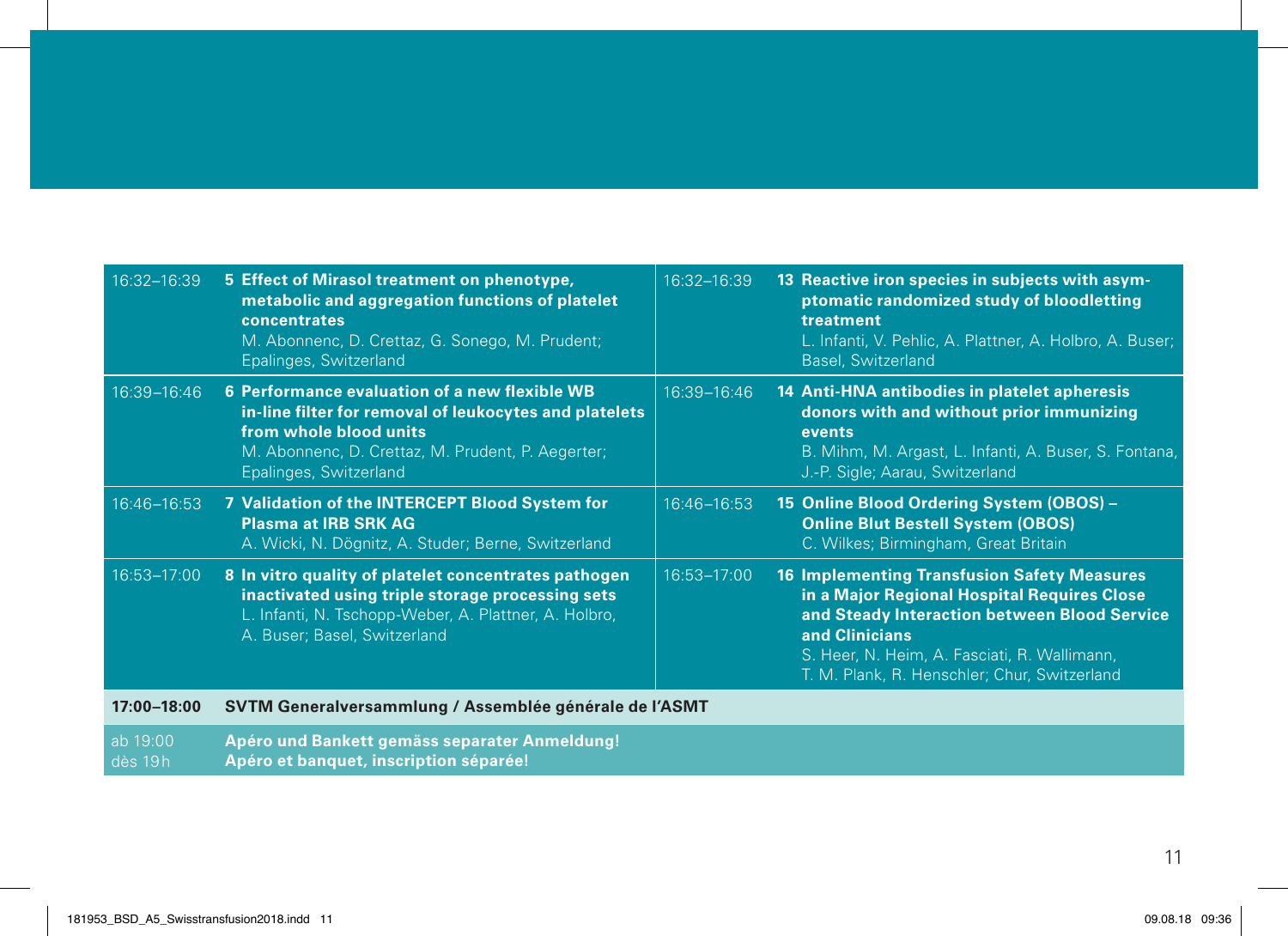## PROGRAMMÜBERSICHT: FREITAG, 24. AUGUST 2018 APERÇU DU PROGRAMME: VENDREDI, 24 AOÛT 2018

Änderungen vorbehalten. / Sous réserve de modifications.

| 08:15-08:30     | Begrüssungs-Kaffee / Café de bienvenue                                                                     |                                                                                                                                       |
|-----------------|------------------------------------------------------------------------------------------------------------|---------------------------------------------------------------------------------------------------------------------------------------|
|                 | <b>Session 5: Stem cells part 1</b>                                                                        | Chairs: Urs Schanz & Grazia Nicoloso                                                                                                  |
| 08:30-09:00     | 30 years SBSC                                                                                              | Grazia Nicoloso & Oliver Kürsteiner, Bern (D)                                                                                         |
| 09:00-09:30     | Donor Registries: risks and future challenges                                                              | Rebecca Pritchard, London (E)                                                                                                         |
| 09:30-10:00     | 10 years prospective donor followUp in Switzerland                                                         | Morven Rüesch, Bern (D)                                                                                                               |
| 10:00-10:30     | Pause                                                                                                      |                                                                                                                                       |
|                 | <b>Session 6: Stem cells part 2</b>                                                                        | Chairs: Jakob Passweg & Yves Chalandon                                                                                                |
| $10:30 - 11:00$ | New Avenues in Childhood HSCT                                                                              | Tayfun Güngör, Zürich (D)                                                                                                             |
| 11:00-11:30     | Transfusion challenges in transplantation fields                                                           | Sophie Waldvogel, Genève (F)                                                                                                          |
| 11:30-12:00     | The current status and the future of hematopoietic stem cell transplantation                               | Mickey Koh, London (E)                                                                                                                |
| 12:00-13:15     | Mittag / Midi                                                                                              |                                                                                                                                       |
|                 | Session 7: Infection protection & selected oral presentations part 1                                       | Chairs: Soraya Amar & Michel Prudent                                                                                                  |
| 13:15-13:45     | New Trends in Infection Protection of Transfusion Recipients                                               | Christoph Niederhauser (D)                                                                                                            |
| 13:45-14:00     | Two cases of Caucasian Bombay and three cases of para-Bombay<br>phenotype revealed five novel FUT1 alleles | H. Hustinx, J. Stettler, C. Henny, S. Lejon Crottet,<br>F. Still, ML. Ollson and J. Storry; Berne, Switzerland                        |
| 14:00-14:15     | Reassessing the Infectious Safety of Hepatitis B Virus for Blood Products<br>in Switzerland                | Roman Lampert, Sonja Heer, Martin Stolz,<br>Peter Gowland, Christoph Niederhauser,<br>Reinhard Henschler; Chur and Berne, Switzerland |